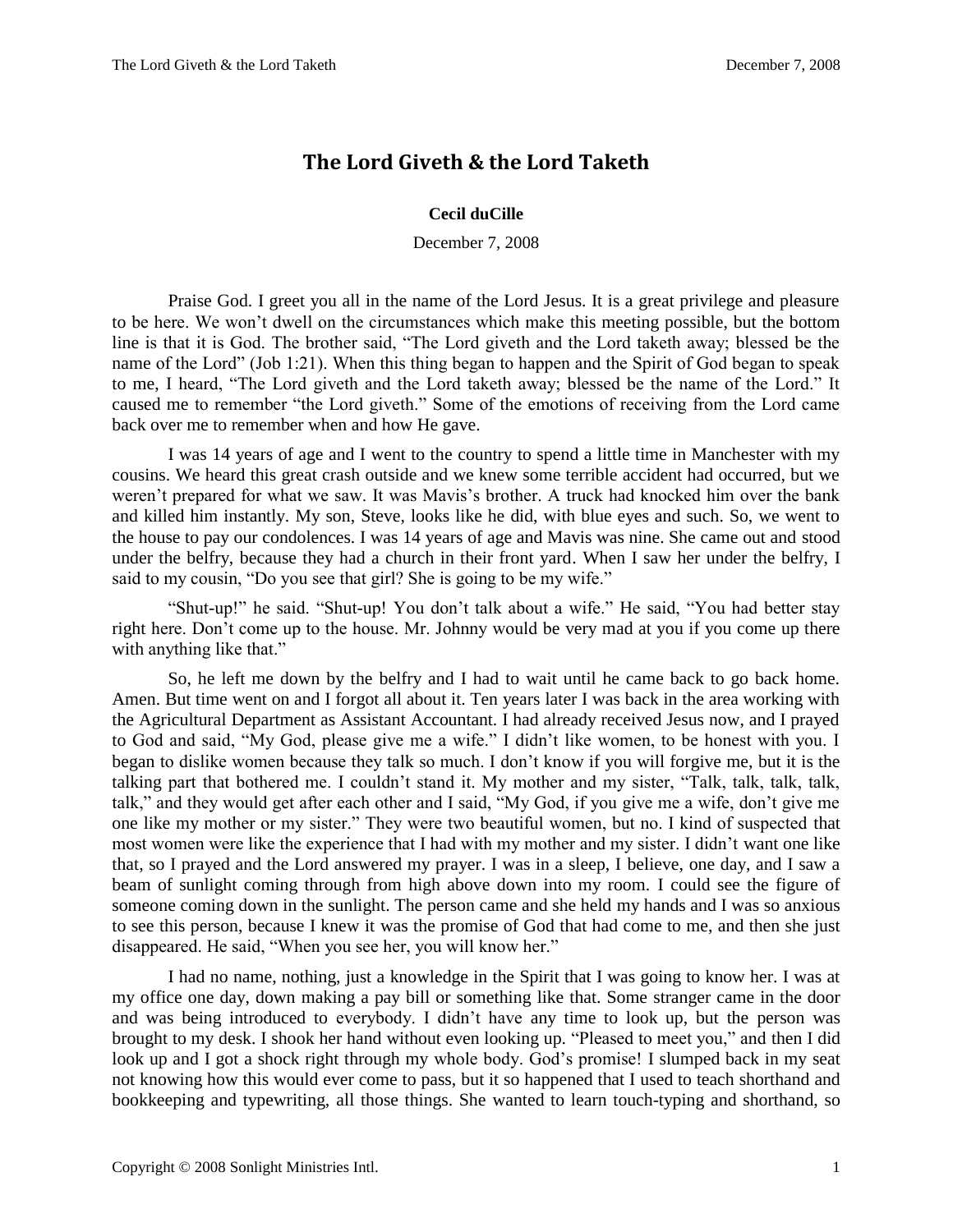she came to my house for me to teach her. You know, the Lord just touched her there and that is how it started.

I am talking about "the Lord giveth." The gift of God is eternal, brethren. It is not possible for God to take back a covenant that is made. A covenant is something that is eternal. It is eternal and God is making us covenant people. It is eternal. We kind of felt eternal and immortal at the same time. I don't know how to explain it, but death was not part of our thinking. Hallelujah. We happened to have made a little preparation because we bought the burial spot from this place. That is how we got to be here. The place we went to yesterday to put Mavis in the earth – we bought it long ago and forgot it. We forgot it entirely and we didn't know that anybody would die.

I said to God, "Lord, why did You not tell me? Why did You not tell me that You were going to take Mavis?" Well, He showed me that He had told me many times, but like the Bible, He wrote it in mystery. He gave me a mysterious thing, like, I would be doing something, we were doing something, and Mavis wasn't there. Secretly, in my heart there was a little fear. I did not want to face the fact that one day we would be sitting in this hall without her, so I shied away from it. You know, you can deceive yourself a lot.

First of all, He said, "How do you feel now?" I said, "Lord God, I don't know how I am going to face tomorrow without her. For 60 years she had become a part of my body and soul and I don't know how it is going to be possible for me to face tomorrow." He said, "Well, suppose I had told you? You would have started having this feeling from then." Do you understand? So, certain secrets belong to God. He didn't tell us. Hallelujah.

In memory of her, I would like to start this word by singing one of her songs for you. This song: *Down From His Glory.* We sat in London and we made up so many of these songs, but this song was a song that a man put together to the tune of "*O sole mio."* This man was sitting in Brother Warnock's living room in Canada and the Spirit came down upon him and he wrote two verses to it. When we sang the two verses we felt that that wasn't enough, so we started and it just flowed from both of us; one line here; one line there. Thank You, Jesus. Thank You, Jesus.

I want to speak to you about God's right hand. Today God's right hand is sitting here before me. It is in the heavenlies and it is on earth and it is designed of God to accomplish a certain task at the end of time that has never been done before and to complete the will of God in bringing man into God. Hallelujah. Now, let's look at the will of God from the very beginning. The Bible says that God created man. Amen. Genesis 1:26, *And God said, Let us make man in our* (own) *image…* In other words, "Let us make man to look like us." Now, God has no physical image, but God has a spiritual image. So, God was going to create a physical being after the spiritual image of God. In other words, God was going to create a physical being to look like God. God sees; God feels; God touches; God hears; God speaks. Hallelujah. "I am going to make a creature with an intellect: one that thinks, one that speaks, one that hears, one that understands, one that calculates, one that believes, one that can doubt..." Now, that is a problem. If He made a man to believe, then to make the man in the complete image of God, he must have the capacity to doubt. Amen. If He makes a man who can see, he must have the capacity to be blind. If He makes a man who can feel, he must have the capacity to feel good and to feel evil! Praise be to God. Do we understand?

So, then, God had a problem. Have you ever heard that before? God had a problem because He was going to make a creature that could be like God or like the devil. There was no devil at the time - well, yes, there was a devil at the time, but when God first made His Word there was no devil. But God now knows that His creatures have the ability to choose whether they want to be God or whether they want to be devils. That is a very awesome responsibility that you have to choose to be God or to be devil. If you make no choice, then you become devil. Hear me now. So, there were three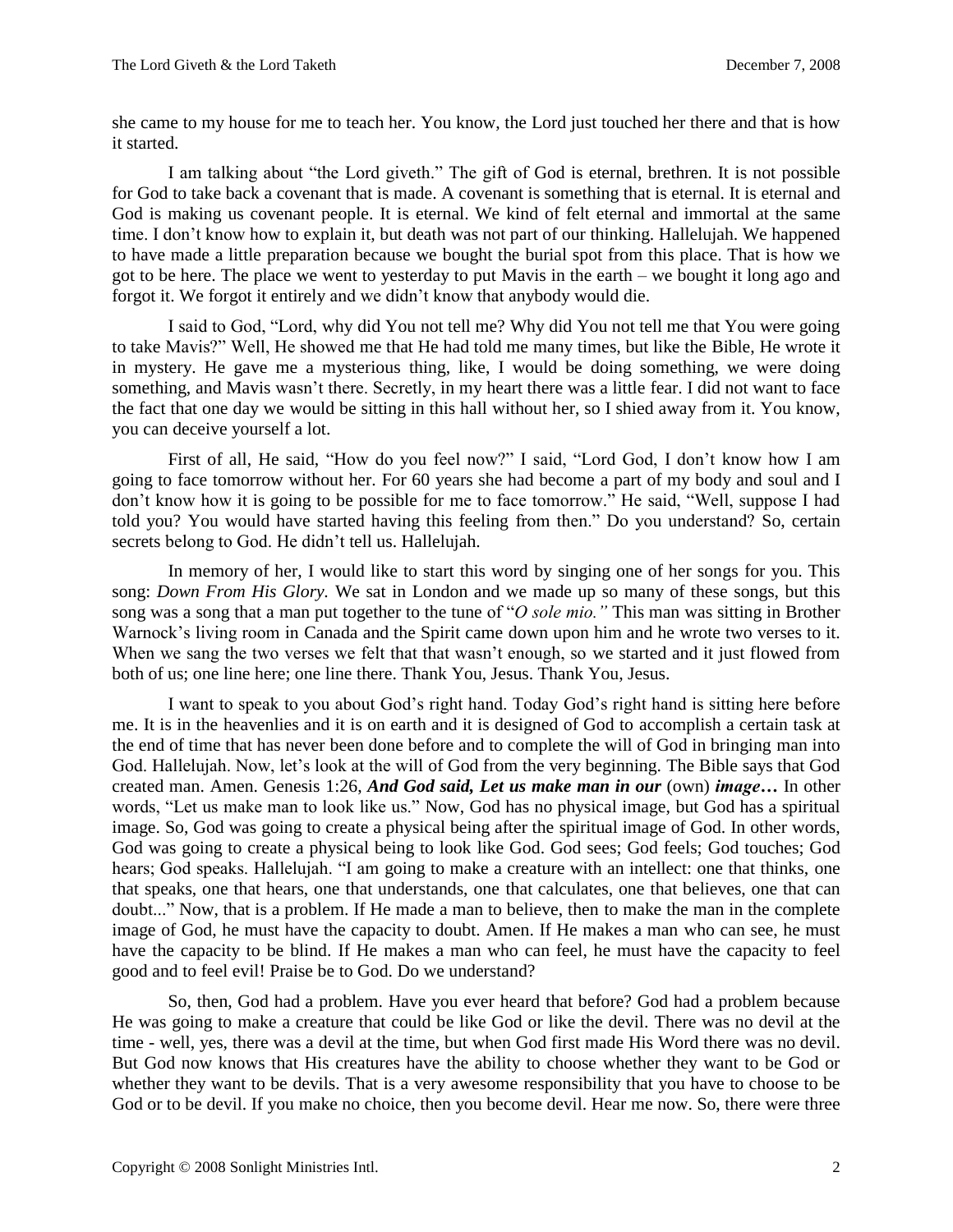choices: a choice to be God, a choice to be devil, or no choice. Both of those were playing against God, for to be God you have to **be**; to be the devil you have to **be not**. In other words, there is no falling into godliness. There is falling into sin, but you can't fall into godliness. You are going to have to work for it. Amen. I am trying to give it to you as He gave it to me. You sit down to meditate with God at times and these are the things that you meditate about.

"Lord God, why did You do this? Why did You make man to sin?" Because God said, "I made good and created evil" (Genesis 1:31, Isaiah 45:7). That says everything. God had a problem when He made good and that was that He also created evil. For as I always say to you, a simple understanding: God made man and created the motorcar. It is very simple. God has to take responsibility for making a car; He has to take the responsibility for making an airplane, because the same God that made man gave man the capacity to make the car, make a plane, make good, make evil. Amen. Then the onus, the responsibility, is thrown back upon the church. I don't know if you know what your esponsibility is, but it is thrown right back on us and we have been downright stupid. Amen. I mean, I look at myself and I say, "My God, I don't have any sense." If I had sense, I would be like God right now. I tell you what, I am going to tell you why. If I had sense, if I was really what I should be, I would be like Jesus Christ standing up before you right now.

So, He said He is going to make man in His own image, *after our likeness* (Genesis 1:26). What does the *after* mean? It means afterwards. The point of making man is that he might be in His likeness. It is not that you must remain in the image of God. God wants you to be like Him. Imagine God giving His throne to you. Imagine God giving His throne to us. He says He would make us in His image, after His likeness. That means that we have the capacity to evolve. (You like the word *evolution* now.) You have the capacity to evolve into God Himself, so that many Christs, many saviors will walk the earth (Obadiah 1:21). When you find within yourself the ability to save, to help people, to do, it is God that is coming up into you. Amen. He made us to save every other thing that He made. He made us in order that we might evolve, not evolve by evolutionary process, but evolve by a deliberate growth into God-likeness, that we should be like God, that when we speak the sun stands still. Yes! Yes! Didn't a man do it? "Thou sun, stand still in the valley of Ajalon" (Joshua 10:12-13). Yes, the man Joshua did it. Amen. He has carried us all through the processes; we can turn back the powers of darkness. We can do all these things, BUT - you can also succumb to them and be a wimp and a waste of God's glory. Oh, God Almighty, have mercy upon us.

So, He has had a right hand working all through the ages. Amen. From the time He made Adam, there was the right hand of God working through all the ages and the left hand, which is the carnal, physical, sinful, always trying to outdo the right hand. Cain killed Abel. Because Abel was ordained of God to be that right hand, Cain killed Abel. Amen. Adam and Eve got together and they said, "We have done wrong. We made a manchild and created a murderer." Do you hear me? "We have made a man and we created a murderer." It took 130 years before Adam knew his wife again because they were afraid they were going to make more Cains. Amen. So they came together and said, "Lord God, give us a man that will vindicate the cause of God." So they prayed and in 130 years another boy was born. Eve thanked God that Seth has come forth, "At last You have given me a manchild that will vindicate the cause of righteousness" (Genesis 4:25). So it was. If you watch your Bible right through the ages there is a man. Amen.

Sin got ahead of righteousness. You hear that now? Sin got ahead of righteousness and sin begin to multiply among men. Men began to do all manner of wickedness. They went so far that they would have destroyed the plan of God to bring forth a righteous generation on earth to rule through the eternal ages. They had gone so far, God tried to find a solution. He found one man and that one man had three sons. Look out about having children. Make sure that you don't have children that come forth with the wickedness that was in your generation, but that they come forth with the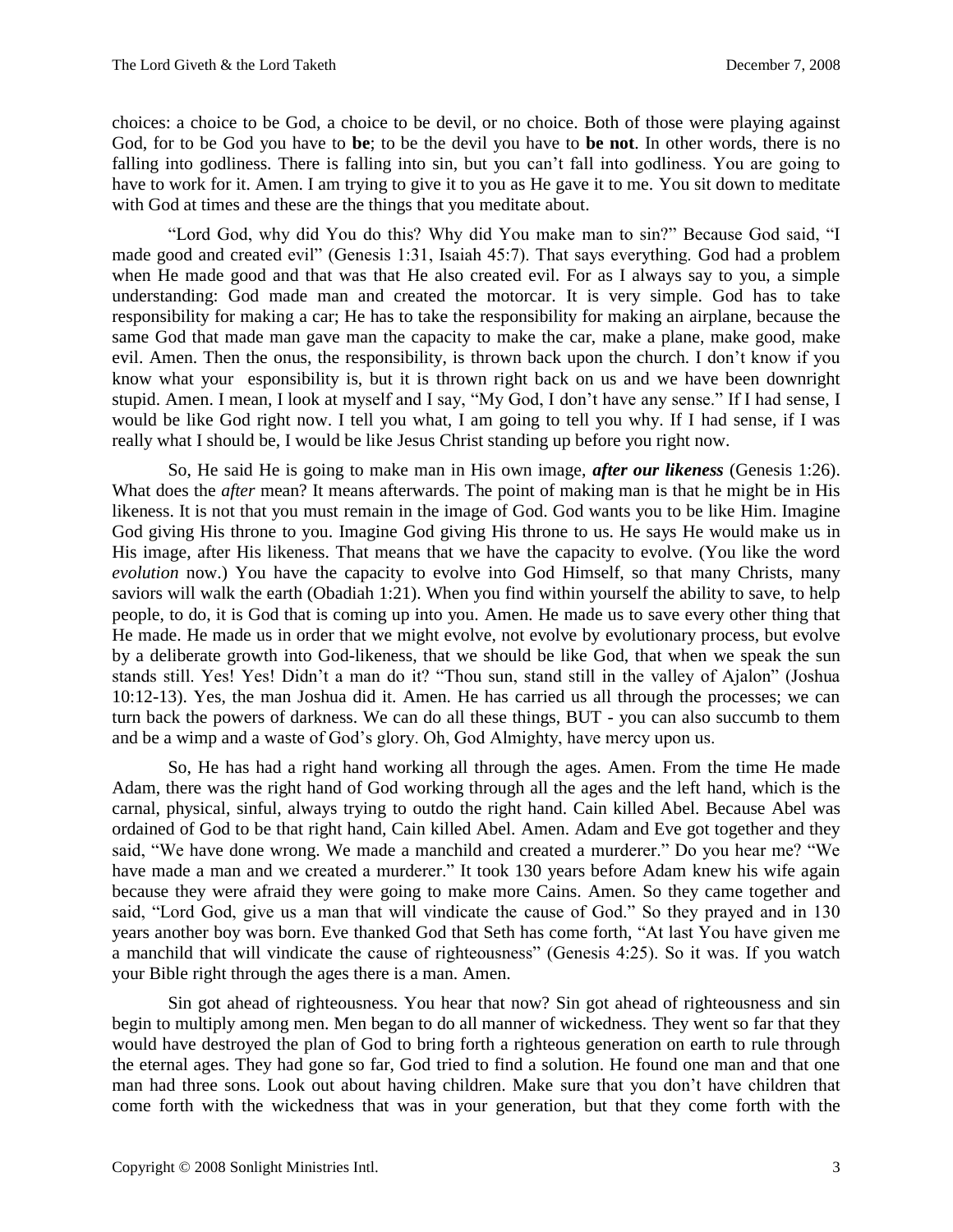godliness that is in you. Do you hear? By prayer and faith… Already we have all made the mistake; most of us are past the age. But the young ones: look at that baby that is inside the womb. Put your hands on it, Brother Patrick, and both of you pray, "I bless you in the name of Jesus Christ. Be thou a son of God." Jesus Christ said, "Son of God from the womb." So then if we had the sense that we ought to have had, we would have brought forth a righteous generation, but we didn't have the sense. Now we have the sense and we are going to use the power that God has given us so it comes to pass that all through the ages God finds a man.

Now, when these people in Noah's time decided to destroy the possibility of God's kingdom coming forth on earth, God said, "It repented Me that I had made man" (Genesis 6:6). Amen. He didn't mean repentance like how you are sorry for what you did when you did wrong. No. It means, "I am going to have to change; I am going to have to kill them." Yes. That is what it means by "it repented me." It means, "I will have to turn the plan because the wickedness progressed too much, too fast." Two thousand years and the wickedness passed the righteousness and there was no hope of the righteousness ever catching up, so God slew them all. He drowned them in a flood and the flood was a type of baptism. The flood was a type of baptism, for it baptized them into death and many were saved, maybe millions were saved. Hallelujah. Sure, because when Jesus Christ went to hell, He went specifically to preach to those who, in the time of Noah, lost their lives (I Peter 3:19). God provided a place in hell for them to be until Jesus came. He went to hell to save Noah's congregation and He did preach them out of prison.

God chose Him a people. He said at one stage that He saw a man and this man was righteous and this man loved God. He was a son of Seth coming down. So God said, "All right, I am going to choose this man," and He chose the man Abraham. He said, "Out of this man I am going to bring forth a generation of people, a blood-line." This generation of people must bring forth righteousness in the earth and this righteousness must come like a flood and overthrow wickedness and sin and eventually bring forth God's plan to make man in His own image.

Now, God has the problem of not only bringing forth righteous men, but of stopping sin forever and ever, that no more sin will ever come back on earth. I hope you understand. He will have to do away with everything that is turning towards sin and anything that would revert or backslide, He has to do away with that, too. This is God's plan. God's plan, then, is to MAKE YOU LIKE JESUS CHRIST.

So, how did the plan work? Okay! He got one man and the one man was Abraham. Abraham now was supposed to bring forth this righteous generation that would save the earth. **Now is the right hand of God risen up again.** He got the man to have one son when he was ninety some years of age. Then the devil got a punch in. The devil got a punch in because Abraham was not perfect. He found in Abraham's nature a sneaky way of getting in so that Abraham had an Ishmael. So you see, here is the good and the evil. The Isaac was to bring forth the people of God and the Ishmael would bug them right down to the last point. In other words, they had to overcome the Ishmael that was within them.

Now, I want you to notice that the Bible is filled with God talking to man. Where was God when He talked to these men? He was **outside** of them. But He wanted to make man in such a way that He would no longer talk to you through your ears, but from **inside**. Amen. So, He designed you as a vessel. There, again, you are susceptible to evil, because if you are a vessel to hold God, you also have the capacity to hold the devil. God and the devil are not going to live in the same vessel, so war was declared. There must be a continuous war where God in you fights against the devil in you. So far we are not so much fighting against the devil outside, but we are fighting against the devil inside here. It says, "*the law of life in Christ Jesus* …"(Romans 8:2). What is the law of life? "He that hath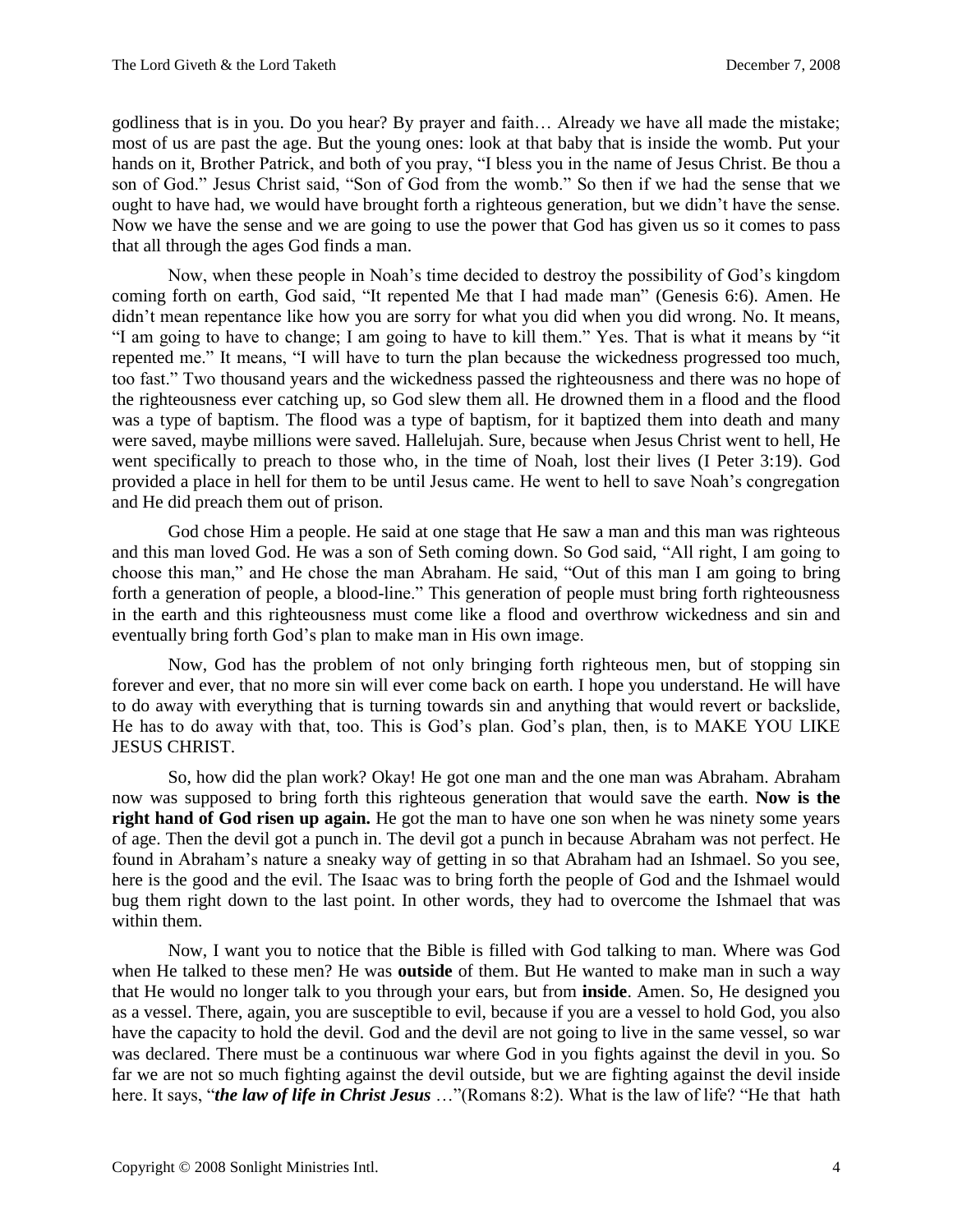the Son hath life" (John 3:36). Amen. But the law of death is sin. Therefore, if you sin, you are a servant of sin. So you are under the law of death and you can only be redeemed by the law of life. How is that going to happen? God designed a design and this is what came from Abraham, "Believe God and it will be counted to you for righteousness" (Romans 4:3). The belief of God is to bring you into a place where God can get inside of you, and getting inside of you, He will kick the devil out of you. It is a simple way. It sounds simple, all right.

The devil said, "Well, all right, if God is getting inside of people, I also have to get inside of them," but he is inside there already because your ancestral endowment causes you to revert to what your father used to do and what your mother used to do. So, God got a special family and in that family there was a streak of righteousness, a streak of God-likeness coming down. Remember, they don't have Him inside them yet; He is all outside, but that streak of godliness was coming down, coming down, God Almighty working through this family. We call them Jews, we call them Israel, but that is the family that God chose.

I am showing you something very important that God wants you to catch tonight, even if you don't get anything else. The endowment that God put in the Jews, that streak of godliness - He chose a little girl, coming from the seed of her forefathers, coming right down, right down, right down. Boom! He got the seed He wanted. He called her Mary and she was to bring forth the Christ, because He could not come forth with too much of that heavy burden of carnal humanity. He had to bring into the human realm the God nature, but He also had to be human. He had to be human; He had to be God. He came from this generation that had a record of overcoming the devil and then He sent the Holy Ghost. Now, the devil protested because he can't inseminate humanity. That is one thing that God kept to Himself. No devil can have a child with a woman. Some people preach that Eve, in the garden, was inseminated by the devil, that the devil took the form of man and gave her Cain, because the Bible says that Cain was the son of the devil. You can become the son of the devil, but not because your mother had intercourse with the devil. Amen. Therefore it is a lie.

God, because He was the maker of the seed, because He was the maker of man, could make another man. So, it was quite in order for Him to make a man. He went by the natural way and He took a seed out of His bosom like the first one and He put it in the womb of the woman and the woman was going to have a child with the ancestral nature of God. God was her ancestor, as well as Abraham and David coming down (Matthew 1:1). Of course, you know how terrible David's situation was. He went up on a roof and he saw a woman and he just couldn't contain himself and killed a man to get her. That was an awful murder, yet he was a man after God's own heart (I Kings 11:4). He repented. The law of life says that if any man sin, he has an advocate with the Father, even Jesus Christ the righteous (I John 2:1). So, David had an Advocate and he went to his Advocate and God forgave him.

Now, this man that was birthed called Jesus was man and God at the same time. I want to tell you a revelation that God brought to me, that when Jesus Christ took up His ministry, the moment the Holy Ghost fell on Him, He had to go for 40 days into the wilderness to fast and pray to get rid of Mary. He had to get rid of His human nature. He had to get rid of the ancestral endowment of David, for upon that endowment there was every sin: there was murder, there was all different kinds of crimes committed, there was that horrible carnality that made Solomon have 700 wives. Can you think about that? A man can't manage one wife. It is such a difficult thing to manage one wife and the man had 1,000 wives and concubines (I Kings 11:3). It is amazing, almost impossible to imagine. If I didn't read it in the Bible I would never believe it. Amen.

So, Jesus had to go fast 40 days and 40 nights to get rid of His ancestor, David. Watch the temptations that the devil brought to Him. They were the temptations that the line of David had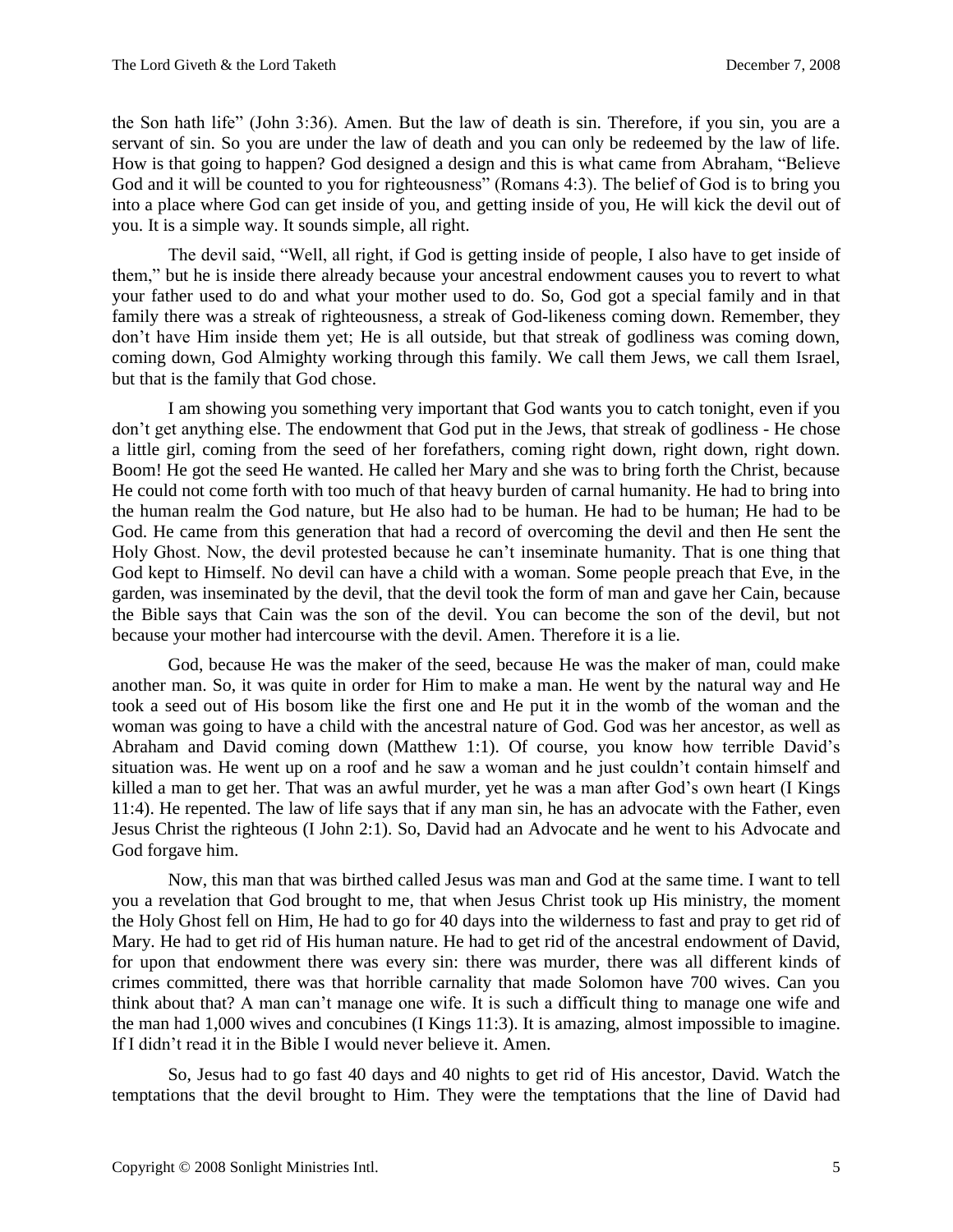succumbed to. Amen. Jesus used His authority upon him. "Get thee behind Me, Satan: for it is written…Thou shalt not tempt the Lord thy God" (Luke 4:8, 12). He now was no longer **MAN**, Mary's son that you could tempt, but He was God. "Get out of here!" He said, "You can't tempt God." Hallelujah.

Remember now, God's plan is to have man walk and talk like God. God's plan is to have many Jesus Christs walking the earth. You understand? So the pattern Son that He sent must multiply. Amen. Now we come to us, because this work must be finished at the end of time. This work must be finished in our time. Hallelujah. The Bible said that on the sixth day He made man (Genesis 1:27, 31). So we have come to the sixth millennium. We have, according to our calendar, gone over into the morning of the seventh. God said that man was completed on the seventh day. Let me read it because somebody doesn't understand. In Genesis 2 He said that He completed the work He was doing for six days. Genesis 2:2, *And on the seventh day God ended his work which he had made; and he rested on the seventh day from all his work which he had made.* Thank You, Jesus. So, the Lord ended His work on the seventh day and rested. Now, between us, He is not yet resting, because the work is yet to be ended.

Now we get to us. I was called of the Lord, I was trained of the Lord, I was sent of the Lord and I should accomplish that which the Lord required, but I have not. Let me explain to you what happened. Mavis was sick and I was sick. We had never been sick before like that. She had been sick, but I had never been sick before. I had been preaching that we will not die because we must go through this tribulation and we must come out on the other side to offer up the sacrifice of the red heifer (Numbers 19:2). Am I talking parables? Let me explain the sacrifice of the red heifer. In the morning, the sacrifice was a lamb. The lamb represents Jesus; everybody knows that. But there was a female sacrifice made in the evening. The female sacrifice had to represent Jesus to be a sacrifice. So, we have now Jesus in you. Amen. Jesus in you is again taking you to Calvary. In Revelation 14, we see where the scripture says, "On mount Zion there was standing a Lamb, and with him an hundred forty and four thousand…" They also were lambs with His lamb company, the company of the red heifer, the right hand of God that must be sacrificed at the end of time to finish the job, because that sacrifice must cleanse the temple. Now, read it for me, somebody. Revelation 14:1, *And I looked, and, lo, a Lamb stood on the mount Sion, and with him an hundred forty and four thousand, having his Father's name written in their foreheads.* Yes. It says, "tou patros autou"; <ôïõ ðáôñïò áõôïõ>; that means the Father and Himself. So the translation should be "…*having his name and his Father's name written in their foreheads."* Now, what is the meaning of that? First of all, where were they? They were on mount Zion. Now, Zion is the height of God's people. When you talk about Zion, first of all, you talk about Israel, then you talk about Jerusalem, then you talk about Zion. Israel is the Christian, Jerusalem is the Holy Place and Zion is the Holy of Holies. So, there is a company of people who must go into the Holy of Holies with God and you can only go in with the sacrifice of yourself. You cannot remain as you are and believe that, "I am going to be in the first fruits of God."

When Brother Alade preached about "Awake, Zion, Awake," we rejoiced at it, "Oh yes, we are..." WE WHO? Watch yourself, because there is a terrible division that is coming in the midst, wherein all of a sudden the bride was in the bride chamber, ready, waiting for the midnight hour. Are you waiting? You know, it might strike tomorrow. Amen. The bride was waiting for the midnight hour and then when the voice came, *Behold, the bridegroom cometh; go ye out to meet him*  (Matthew 25:6), somebody jumped up and found out that his lamp was gone out. Oh, God, have mercy upon us, my God. The rich young ruler came to Jesus Christ and he said, *All these things have I kept from my youth up: what lack I yet?* Jesus said, "Okay. Do one little thing for Me. Go sell all the luxuries that you have, give the money to the poor, and come and then you will have what you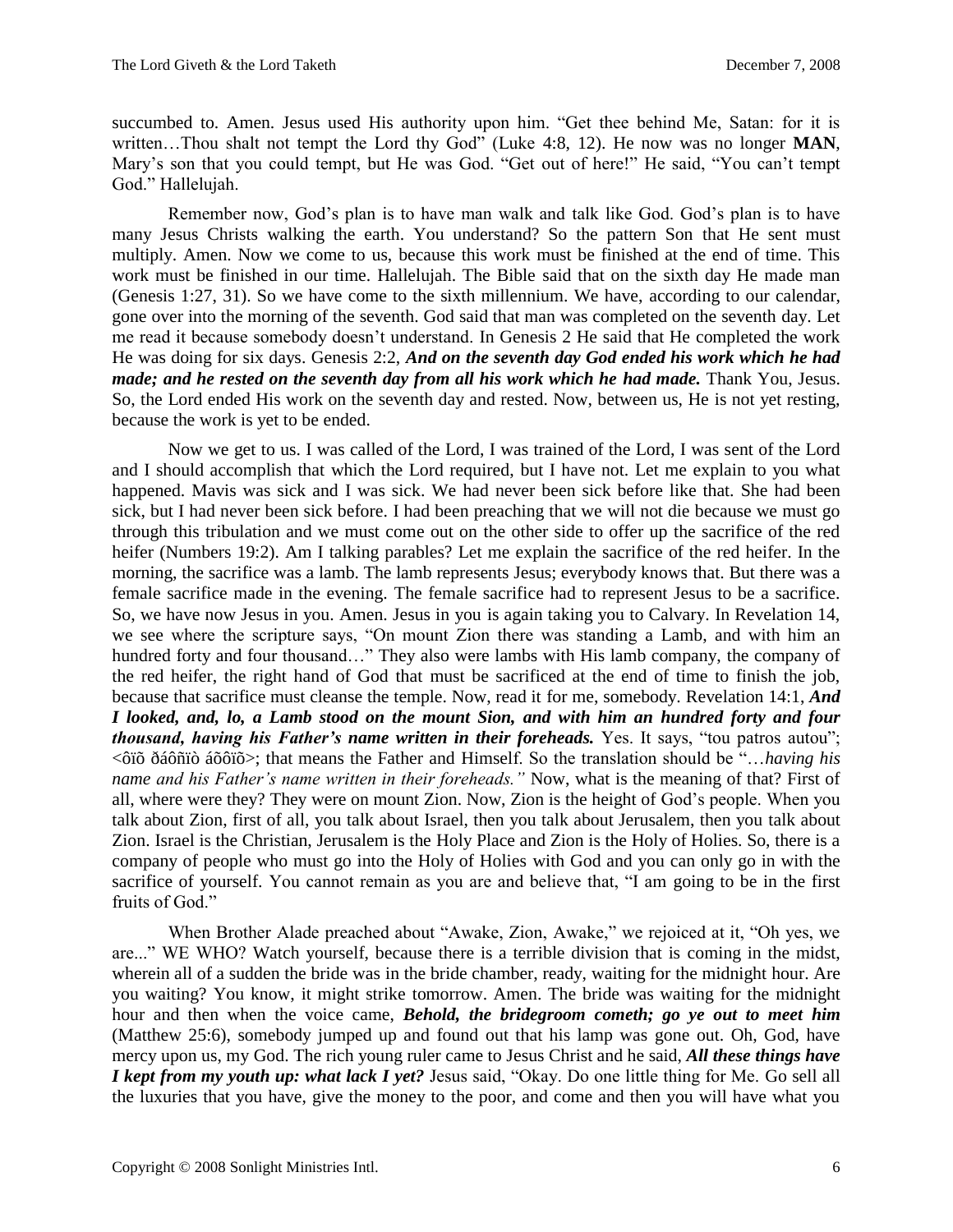are asking for" (Matthew 19:20-21). Don't you see that we are weighed down and cannot move as we are? Don't you see the night is upon us, midnight is near to come and God has stopped preaching to you? I don't know if you know it. **God is not preaching to you anymore**. What we are going through here is an exercise of what He told us before. God is not trying to convince you of anything more now. **You must act or you are a part of the foolish virgins**. Can you imagine that? Either you must move on what God is telling you now or you are a part of the foolish virgins. It is time to give up earth now. It is time to give up worldliness now.

We go back here to Mount Zion (Revelation 14:1). That means it is time for the priest to go through the veil, but before the priest went through the veil he had to offer up his soul. Can you understand that? Before the priest went through the veil, he had to take the incense and put it on the altar and say, "Lord God, for my soul and for the souls of Israel!" Amen! Put the fire on it! It had to burn, no sediment left, no ashes. Amen. God Almighty is bringing you through a process that you have never gone through before. Hallelujah. The burning of the soul; the end of you: "God, I leave it all to You!"

There on Mount Zion, then, that means in the Holy of Holies, was standing Jesus Christ the Lamb who had already been crucified, but He is going to be crucified in you now. Hallelujah. The 144,000: 12, the completed man, 12 by 12 is 144, the completed church, completed man: zero, zero, zero.

You know, I was just talking to Alade before he left about "awake, awake," and "truly, truly." We don't have that in our language. In the language of Hebrew and Greek, if you repeat a thing twice it has a greater significance than if you just say it once. If I said, "Awake!", then you are being commanded to awake! But there is a point where it comes to a compulsion - he said, "Awake, awake!" "Truly, truly, I say unto you!", meaning to say that there is no possibility of it not being accomplished; **it is already accomplished in heaven**. Hallelujah. So, God Almighty's program is rolling on. If we are not careful, the program will go ahead of us and miss us; the program will leave us behind, because **God cannot wait**. Hallelujah. He has a program and He must bring man to perfection and to Christlikeness at a certain time in His program. We are in the Seventh Millennium and God's program must be completed. Hallelujah. Amen.

When we asked God, "Put it off, Lord? God, please, put it off?"

The Bible says that *only he who now letteth will let*, until <*ek mesou genhtai*>; "out of the midst the thing is birthed." God is holding back until He lets loose. Do you know what God showed me? There was a time ordained for devils to have a certain amount of power and authority, because a power on a certain level was given to them by Adam. Amen. So your very Adamic nature has bequeathed to the devil a certain amount of power. Then there is the fact that we are flesh and blood, the fact that we have to submit to a bowl of soup. Amen. A man took a bowl of soup and gave away his birthright and his blessing (Genesis 25:31-34). The fact that we have to submit to a bowl of soup to keep going and to keep alive means that our Adamic person has a certain authority. But we are to take this authority away! Amen. So then, because of this, Jesus Christ went into Gadara and a wild man came out at him and this man was lawfully possessed by a legion of devils (Mark 5:9). Lawfully, do you hear that? "The law of…life in Christ Jesus hath made me free from the law of sin and death." Whatever this man had done, he had been possessed by a legion of devils. When he saw Jesus, the devils said, *…What have we to do with thee, Jesus, thou Son of God? art thou come hither to torment us before the time***?** (Matthew 8:29). **Has it ever occurred to you that the time would come when they would need to be tormented and that we receive the power to finish the job that Jesus could not do?** He couldn't do it, because He let them loose. I wonder if you understand the whole situation. So, the time is important!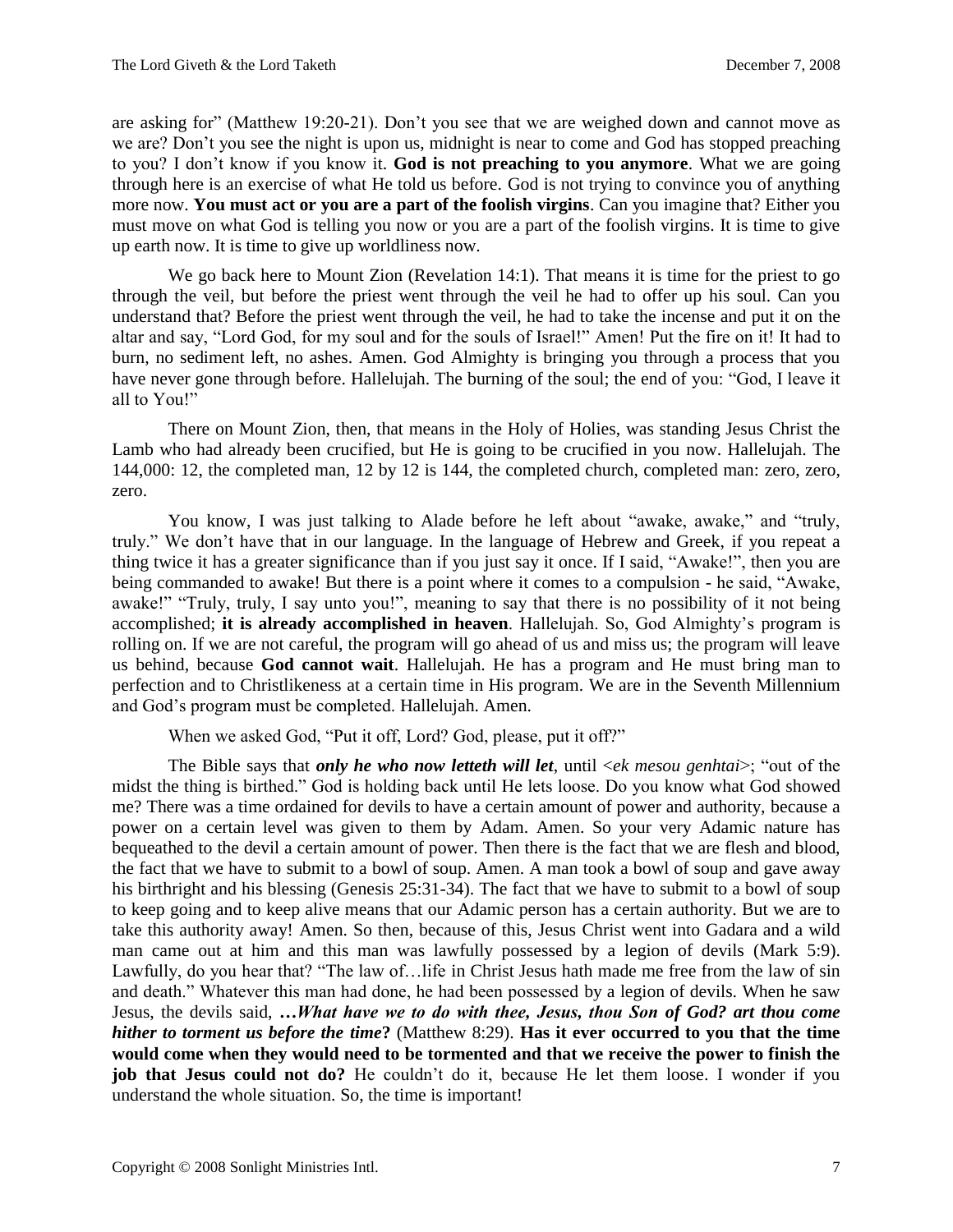God Almighty is saying that the devil's time has come. So, guess what? He must lose those spirits that are bound in the river Euphrates (Revelation 9:14). What are we talking about? Spirits bound in a river? It was right there that Satan had his first victory over humanity. Right there in the area around the Euphrates was where Satan first tempted Adam and Eve, first got them to sin and took their authority from them. Amen. It is there that we must win our first victory, taking back the authority from them. But God had to lose the spirits in the Euphrates. Now, the spirits that govern Iran, Iraq, all those places around there, those people who are in that area… These spirits are being loosed. God has been preserving the earth from the destruction by the devil, because I said to God, "You would not allow the devil to destroy Your earth."

God said, "He could do it." Then He said a peculiar thing to me. He said, "But for the elect's sake no flesh would be saved" (Matthew 24:22). What is He saying? "But for the right hand of God: the same right hand that made the man Moses bring them out of the land of Egypt, the same right hand of God that worked with Abraham and Isaac, the same right hand of God coming right down through Israel, this right hand came through Calvary." Hallelujah. Now, whereas the Spirit used to talk to us, the Spirit is no longer talking to us. He is talking IN us and He has given us this great endowment and we don't believe it.

I said to God, "Lord God, save Mavis. Save her." God said, "Yes, yes. Save her, yes." He said, "But, why don't you do it?"

"God, me? Do I have the power to save her?" He took me to the scriptures. *I give unto you power…over all the power of the enemy: and nothing shall by any means hurt you* (Luke 10:19). Amen. Let us read a little bit of it. If you understand what happened to me in that room with the Lord that day, then you are going to have a different view upon the whole situation. We go to Matthew 16:13, *When Jesus came into the coasts of Caesarea Philippi, he asked his disciples, saying, Whom do men say that I the Son of man am?* (He is telling them.) *14And they said, Some say that thou art John the Baptist: some, Elias; and others, Jeremias, or one of the prophets. 15He saith unto them, But whom say ye that I am? 16And Simon Peter answered and said, Thou art the Christ, the Son of the living God.* "Yeshua ha Mashiyach - You are the Messiah." My goodness, that was something. *17And Jesus answered and said unto him, Blessed art thou, Simon Barjona: for flesh and blood hath not revealed it unto thee, but my Father which is in heaven.*

Now, I just want you to look at the picture here. The revelation that **Jesus is the Christ** is the root and foundation of our whole life and spiritual endowment. If you don't know that Jesus is the Christ, then you have no spiritual endowment, nothing out there to look forward to. But if you know, then you are going to act upon it. You are going to have to start treating Him as the Christ. This is where we fail. We are not treating Jesus as the Christ.

We hear a little voice inside of us and we say, "I wonder if it is the devil?" Do you suffer from that, too? Yes? God tells you something and you start wondering if it is the devil. You don't know what to do so you go and you ask so and so and this one. "What can I do? Help me here! Help me there!" You don't believe that Jesus is the Christ. Oh, God, help us! I am telling you what happened between Jesus Christ and myself.

Now, in verse 18, He has turned to Peter and he says, *And I say also unto thee, That thou art Peter, and upon this rock I will build my church; and the gates of hell shall not prevail against it.*  Now, the word *Peter* means *little stone*. Amen. But He used another word. "You are not going to be just a little stone anymore, but you are going to be a rock." …*and upon this rock* (upon this confession) *I will build my church; and the gates of hell shall not prevail against it.* Let's go on a little more. Verse 19**,** *And I will give unto thee the keys of the kingdom of heaven…* Did you hear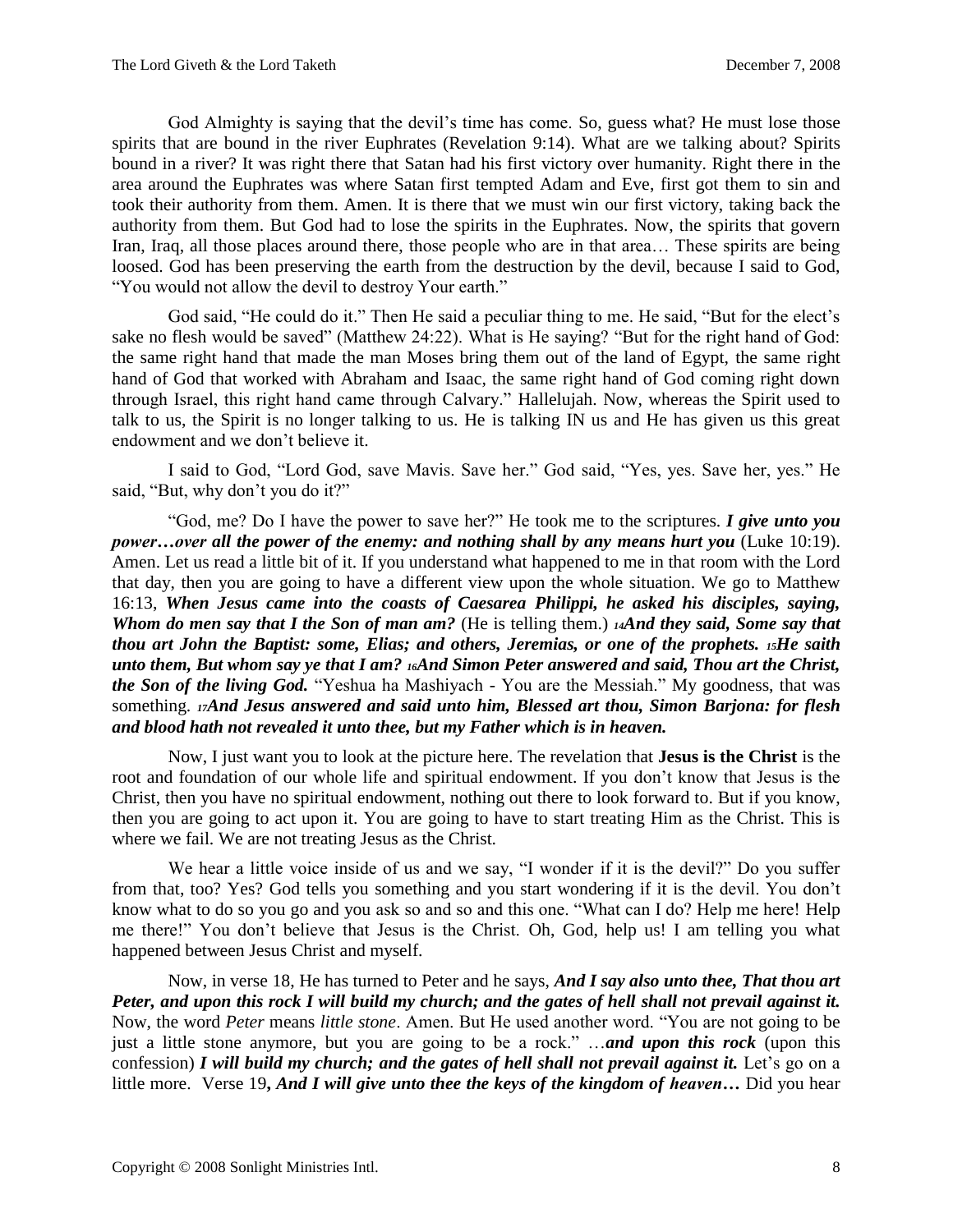that? Yes! "I am going to build my church upon this rock and the gates of hell shall not prevail against it*." And I will give unto thee the keys of the kingdom…*

Then God spoke to me and said, "That Word was not spoken for one man." It is spoken for many others whom He will ordain. He said, "Yes. I give you the keys of the kingdom of God." Jesus was talking to me and He said, "I have given you the keys of the kingdom of heaven (watch it, now!) and he said, *whatsoever thou shalt bind on earth shall be bound in heaven: and whatsoever thou shalt loose on earth shall be loosed in heaven* (Matthew 16:19; 18:18)*.*

I said, "Lord, yes." He reminded me of what happened. Jesus Christ came into my room for seven months. You know the whole story. He sat down with me one day and He said, "I want you to go and preach the gospel."

I said, "But, God, I don't know what to say, I don't know any words. I am not a preacher, I am an accountant."

He said, "Open your mouth and I will fill it."

When I was asking God about Mavis, He began to tell me of the calling that He has called me to; the position in the right hand of God for this hour, for this generation, for this people and He said, "Whatever you bind will be bound, whatever you loose will be loosed. I called you to this." He said, "But YOU don't believe."

I said, "Lord."

He said, "You don't believe. Worse than that, the people that I sent to you…" Now, did you know, brethren, that you were particularly picked out?

He said, "The people that I sent to you don't believe either. They are following your example."

I said, "But, God, how did I not believe?"

He said, "Well, I told you that whatever you bind on earth is bound in heaven. You went to India and the great angel of death attacked you. By the power of God, I whispered in your ears and told you to call on the Blood and the Blood smote that angel of darkness that had killed the apostle Thomas in India." Right there, close to the tomb of the apostle Thomas, the thing came and it attacked me personally and we grappled in the middle of the floor. I was there speaking, "In the name of Jesus, I rebuke you," and so and so while he was just going back and forth there like this and he held me like I held him there. God came and whispered in my ears and said, "The Blood." I called upon the Blood of Jesus Christ and what I saw was like the ceiling was bleeding blood and a drop of blood dropped right into his head and flattened him onto the floor. The great angel of death in India - Kali - got such a blow. He had never had a blow like it in his whole time.

He said, "I subdued the darkness of India under your hand." He said, "You went to Nigeria and the Mammy-Water spirit attacked you one night in the Presidential Hotel in Port Harcourt." Again, God slammed that spirit and destroyed it. He showed me that wherever He had sent me, I had gone and destroyed these spirits, but I never told the brethren, **"This is your calling!"** Amen.

I said to Him, "My thumb is stiff and can't bend. Why is my thumb in this condition and my whole body in this condition?"

He said, "The thumb is a symbol of the ministry of the apostle." He said, "I have sent you. I have given you an apostolic calling. You have not the sinews that cause this thumb to bend like this. They come from the head, Christ, and go through many different sinews and nerves and things to cause this to happen. Look at that. Can a thumb work without all these sinews?" He said, "I have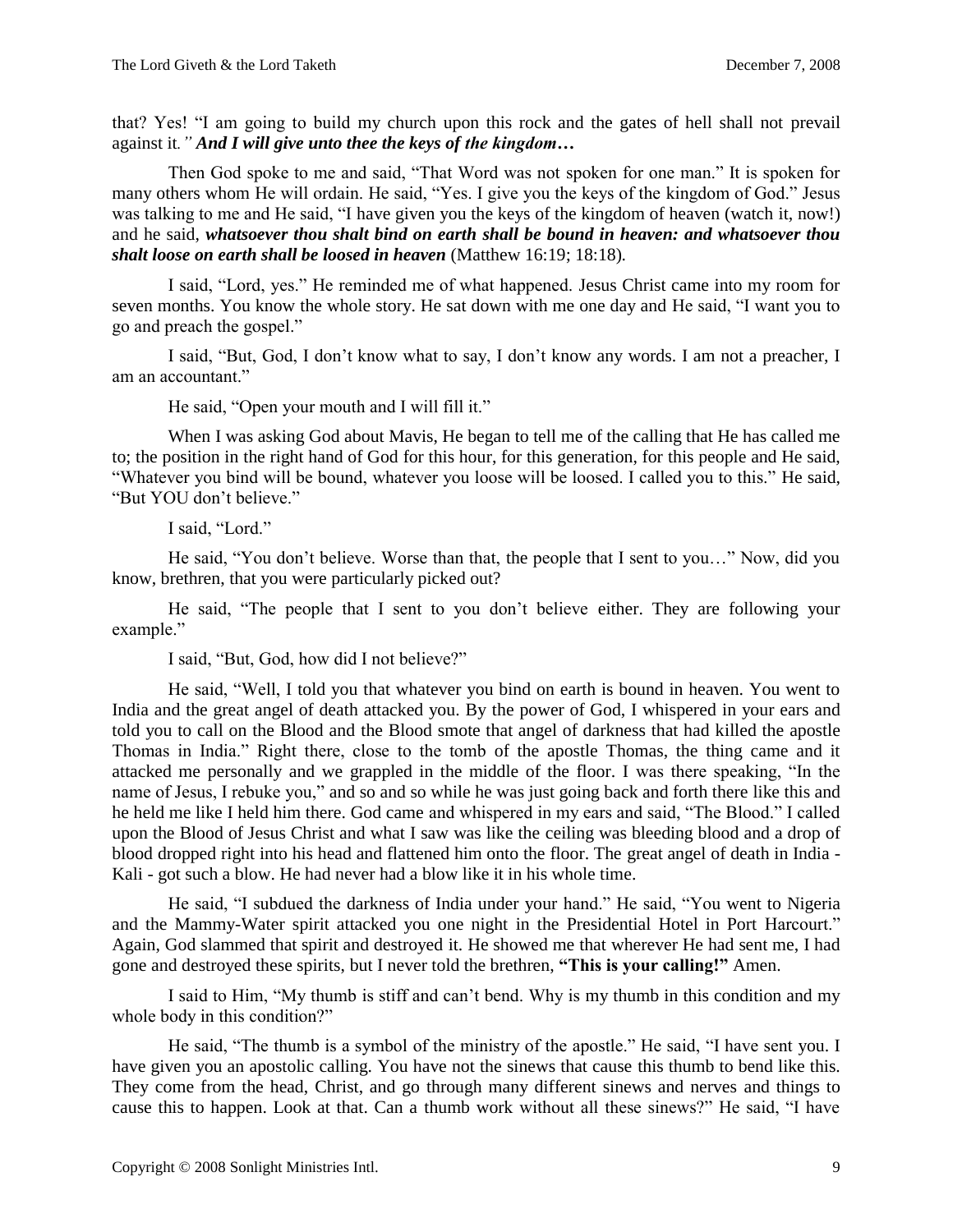given you the sinews. The brethren are all stamped with the apostolic calling of supporting a ministry in the earth to break the power of hell in this time, in this hour in which we live." My God. He said, "You have not recognized it. You have not recognized the apostles, the prophets, the evangelists, the shepherds, the teachers. The very fingernail on the fingers, they look dead but they serve a purpose." He said, "You have not taught the people to recognize one another and to submit to the gospel of Jesus Christ in them."

Yes. When I was hit with constipation over 10, 15 days, I was suffering great pains because of the medication that I was taking. I called to God, "What am I to do? No medication is working." Brother Burt called me and I heard Sister Nancy in the background say to Brother Burt over the phone, "Tell him to take some figs." Immediately, I remembered Jesus going to the fig tree for figs and the fig tree had no figs and He cursed the tree (Matthew 21:19). That tree should have heard God six months before. Do you understand that? The tree should have heard God six months before and prepared himself for that hour when Jesus Christ would want figs.

But it was not so in my case. Brother Gordon and Sister Sandy had sent the figs and they were sitting down in my refrigerator. Do you hear me? That means that six months before, they had gotten the message that the fig tree didn't get.

I said, "But it is such simple things that God speaks to us."

God said, "You did not ordain one of these people."

Every man, Gordon sitting down there with the things on his ears - this is what the Spirit of God put in him to do. There is David - the Spirit of God put in him what to do. There is Gary - the Spirit of God put in him what to do. None of them were called and ordained by me to do anything. God Almighty is making up a Body with a power that must destroy the power of Satan in our time. Don't you understand? This is what the Bible said. Are you afraid to think that you are a part of this elect? He said, "But for the elect's sake, no flesh would be saved!" Satan is planning to destroy the world and to wipe out all humanity and to make this a dead planet.

But God said, "Yes, he can do it. But for the elect's sake no flesh would be saved."

**WHO IS THIS ELECT?** We always think of some other nice people of God. Let me tell you something. The church is whittling down to nothing. Go into any church and you find nothing but trash. Satan is working because man is ruling. Anywhere man rules, the devil has preeminence.

God Almighty said that He has ordained a people. We won't recognize them. From this day onward, let us begin to recognize one another. Amen. Yes. Recognize this one: God gave you a voice, sing for Jesus. Recognize the other one: God makes you pray, you know, just in silence you pray and heaven moves. God Almighty is telling us something. We have failed, but we won't fail anymore. Let us be determined to be what God wants us to be. Break the powers of darkness that have bound us so long and *the sin which doth so easily beset us* (Hebrews 12:1). Let us overthrow the devil now. **The truth is, if you don't believe it, you won't do it**. Amen.

What blesses me is that when David killed Uriah to get his wife and the prophet came to him and said, "Thou art the man" (II Samuel 12:7), David crumbled before God and asked God's forgiveness. God forgave him and made him the same David that brought forth Jesus Christ. Can you imagine that? So, then, if you don't believe in the power of God to deliver you, if you don't believe in the power of God to set you free from your ancestral demonic nature, if you don't believe… Amen. **God is saying that you had better rise up and start believing**. Hallelujah.

I do believe that God has shown me in my training… Do you know that I have seen every miracle that is written in the Book here in my training? Let's go back to the story of what Jesus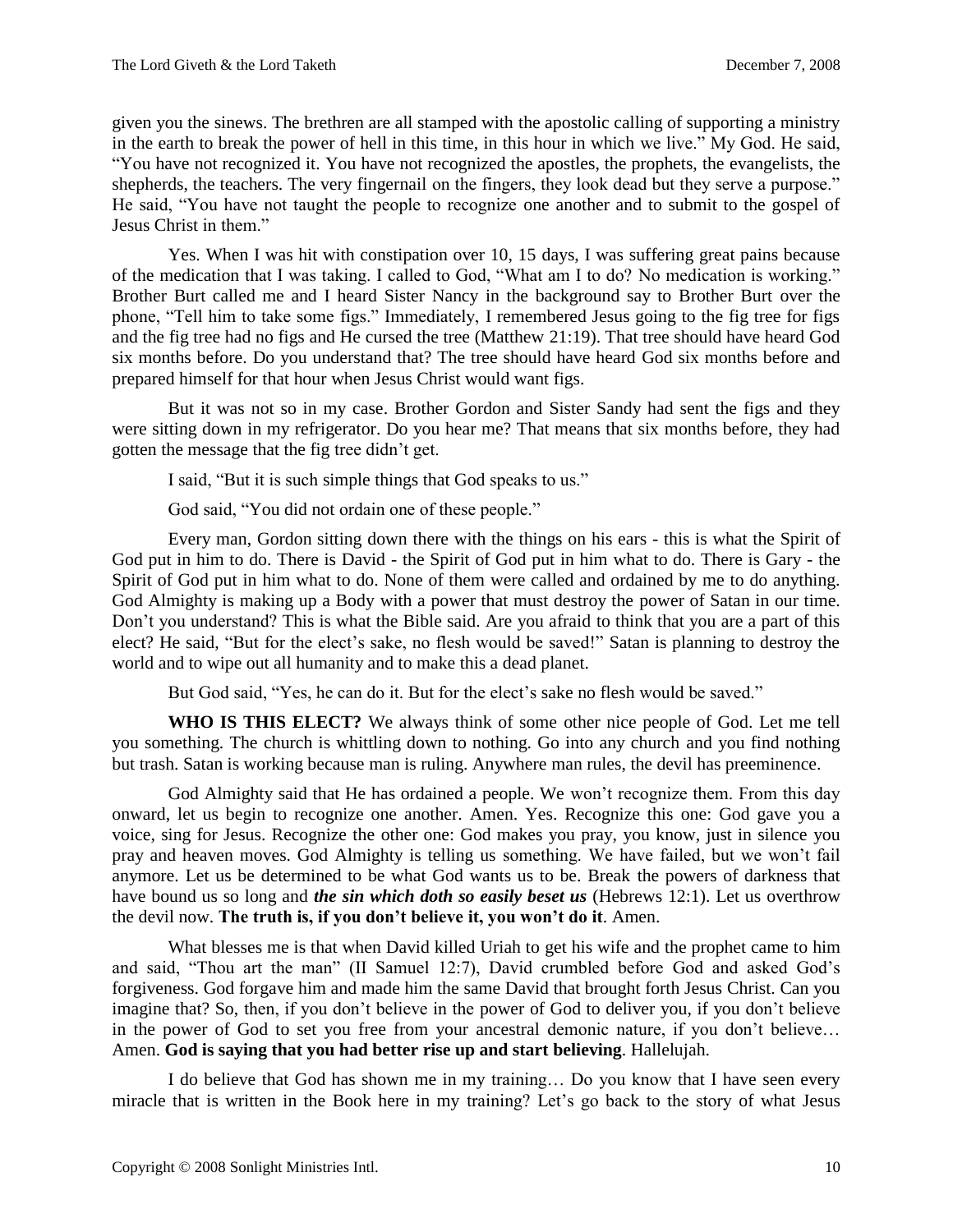talked to me. Jesus said to me, "All right, you have the power to raise the dead, heal the sick, cast out devils, to bind and to lose." He said, "You do it. Deliver Mavis."

I said, "In the name of Jesus Christ, power of death, angel of death, I come against you. I command you to lose your hold now!" Amen.

That night I was supposed to have problems in my knees and everything else. I actually danced in the room. Two o'clock in the morning, I was in the darkness dancing, praising God. Hallelujah. We went the next morning and we saw her sitting up eating her breakfast, so I gave out the sound that we had received the miracle that we had asked for.

But then God came back. He said, "Now, when you brought healing to Clifton Barry, the man who was born without a tongue, who received a tongue when you prayed for him, how did you do it?"

I said, "Well, you whispered in my ears and told me You were going to do it, so I knew it was done."

He said, "All right." Then He said, "When you raised the man from the dead in Mayfield, St. Elizabeth - the death certificate was there, his grave was being dug and the man jumped up and asked for food to eat, how did you do it?"

I said, "Well, we just got in the Spirit and started shouting and commanded the devil to loose him."

He said, "All right." He said, "Now, if it were not the will of God, do you think that you could do it all the same?"

I said, "Yes. We do a lot of things that are not the will of God." Did you know that? You have the power to do it and you can do a lot of things that are not the will of God.

So I said, "Yes."

He said, "Well, I want you to tell Me - if it is God's will that Mavis should come home at this time, would you be willing to give her up?"

Boy, it was a tight one. I couldn't speak for a while.

I said, "Well, God, You are God. You are God. My experience with You is that whatever You do is right. If You do this or that and it doesn't look good to me and it doesn't make me feel good and it makes me feel unhappy - **I still know it is good**." So I said, "Yes. I give her up to You if You want her to die."

Well, secretly in my heart, I believed He was testing me like how He tested Abraham. So I told myself, "Oh, well, you passed the test because you gave her up to Him." But secretly in my heart, even when I went to the morgue there where they had her, I expected her to get up. I went there and I saw that her lip was kind of twisted in the coffin. I said, "How could you people have her like this and then think you fixed her to look good?"

They said, "Well, nobody told us to change it."

So while I was talking to them, I turned around and her lips changed and slightly opened and straightened up. I was expecting her to get up at that time, brethren, but she didn't. I wasn't convinced that God really was going to let her stay in the heavenlies until yesterday when they closed the coffin. I still expected that she was going to jump up and frighten all of you. Amen. But then my word was, "Yes, Lord."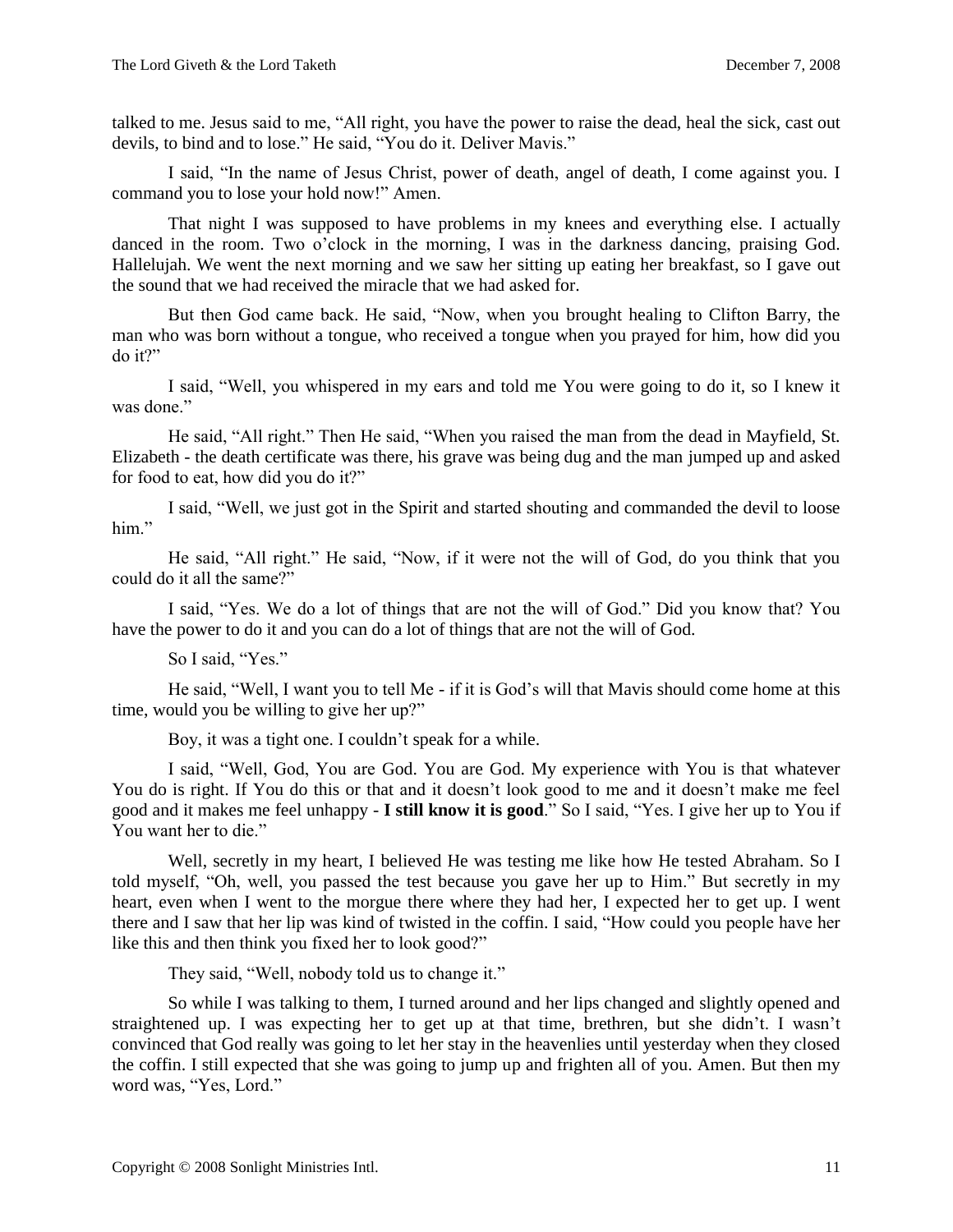So, what we as a people should know is that this is the perfect will of God. In my training, spiritually, I have been with people in the heavenlies. They have visited, they have helped, they have delivered, they have fought with us. If you look at Ephesians 1:9, *Having made known unto us the mystery of his will, according to his good pleasure which he hath purposed in himself:* I want you to understand what He says here. There is a mystery that God has in His will for mankind. Verse 10**,**  *That in the dispensation of the fulness of times...* The "fulness of times," when all the different times of God have come into its fullness, in that dispensation what is going to happen? *…he might gather together in ONE all things in Christ, both which are in heaven, and which are on earth;*  **even** *in him:* Hallelujah. The Bible says that *we also are compassed about with so great a cloud of*  witnesses (Hebrews 12:1). Hallelujah. It means that some of the brethren who have gone on before with the Lord are part of this cloud of witnesses. They are not just standing idly by, but they are helping us in whatever we are doing. Do you hear me? We have to begin to stop using the natural. Stop using the natural and start using the spiritual.

I bowed down before God. I was sick. I was having problems with a man and he was robbing me and everything like that. I left him and I went to God and said, "My God, I cannot take this man into court. I don't have the energy. I don't have the money. I don't have the time. Lord God, do something for me." Do you know what God did? He went to one of the brethren, told him exactly what was going on and told him to take charge of the case. You couldn't want better than that. God Almighty is trying to teach us to be spiritual although we are carnal.

I want to stop, but I have something more to tell you. We are going to start to work in the heavenlies. The Bible says, *For we wrestle not against flesh and blood***…** (Ephesians 6:12). If we wrestle not against flesh and blood, how are we going to wrestle? We have to wrestle with spiritual power! First of all, you have to accept the power that God has given you. "I give unto you power over all the power of the enemy: and **nothing** on earth, neither in heaven nor in hell can disturb you or destroy you!" This is a people who must bring deliverance to this generation.

Don't you understand that the people are being gathered now? You are being called to the right places in God that you might do what God wants you to do. Hallelujah. I have seen the heavenly hosts. I was in trouble and a certain person whom I knew in life that has passed on rushed in between me and the demon. He made one pass over me - I was bound and I couldn't talk. He came and he put his hand in front of my mouth, and the moment he did that, I said, "I rebuke you in the name of Jesus," and the devil stopped. He said, "All right, since you say 'in the name of Jesus' I have to go."

Yes. Yes. I have seen the heavenly hosts working with me. I tell that to some people and they say, "He is a sorcerer." Oh, yes. Well, I am telling you something. The power that is in you is building up. Amen. We are not glad for our brethren to pass away from this life, but they are not idle. They are part of the work. Sometimes the work gets to a point that certain people cannot stand it physically. God takes them into the heavenlies and they continue their work. Hallelujah.

You know, then, that it is God's will to take Mavis from me. I am distraught. I am terribly distressed. I don't know what to do. But I still feel her presence, so I am not lonely now. Yes, I am not lonely now. I don't know if in the future I will be, but blessed be the Lord God Almighty. I have one foot in heaven. Oh, yes. I remember the covenant we made and we didn't say, "Till death do us part." We said, "Always and forever." There is nothing, **nothing** that can separate you from God's people or from who God binds you to with a covenant, because the covenant that we made is an **everlasting** covenant. Amen. So, in the Old Testament when God was outside of you, He talked to us outside of us up to the baptism of the Holy Ghost when God comes into you.